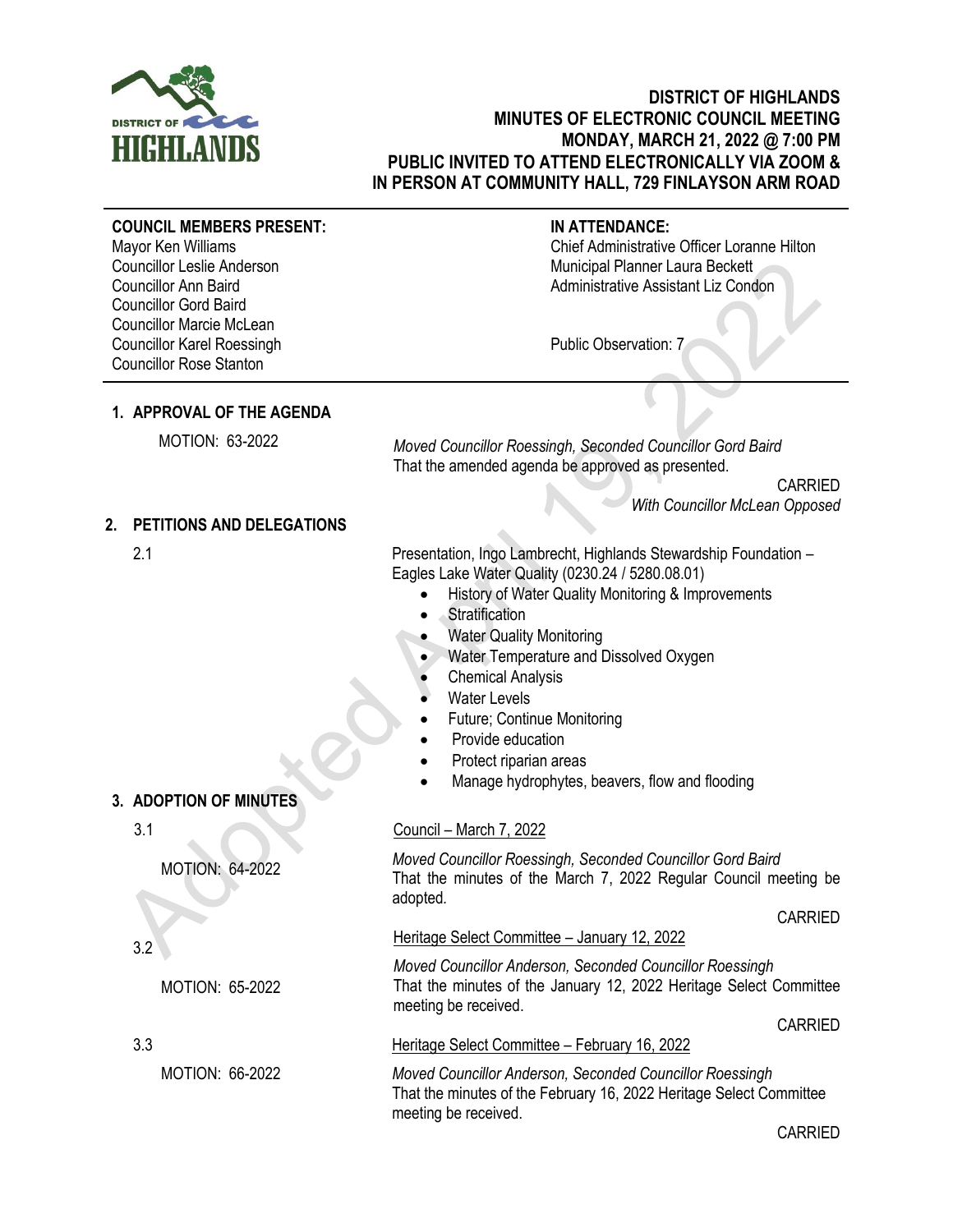| 3.4                                   | West Shore Parks & Recreation Society - February 10, 2022                                                                                                                                                                                                                                                                                                                                                                                                               |
|---------------------------------------|-------------------------------------------------------------------------------------------------------------------------------------------------------------------------------------------------------------------------------------------------------------------------------------------------------------------------------------------------------------------------------------------------------------------------------------------------------------------------|
| <b>MOTION: 67-2022</b>                | Moved Councillor Anderson, Seconded Councillor Gord Baird<br>That the minutes of the February 10, 2022 West Shore Parks &<br>Recreation Society meeting be received.                                                                                                                                                                                                                                                                                                    |
| <b>4. REPORTS OF COMMITTEES &amp;</b> | <b>CARRIED</b>                                                                                                                                                                                                                                                                                                                                                                                                                                                          |
| <b>COMMISSIONS</b>                    | Councillor Leslie Anderson<br>Heritage Select Committee, South Highlands Local Area Plan Task Force,<br>West Shore Parks and Recreation Society and Western Communities<br><b>Policing Advisory Committee</b>                                                                                                                                                                                                                                                           |
|                                       | Westshore Parks and Rec - Board Meeting March 10                                                                                                                                                                                                                                                                                                                                                                                                                        |
|                                       | A verbal update was given on the Art Project for the Childcare<br>$\bullet$                                                                                                                                                                                                                                                                                                                                                                                             |
|                                       | Centre that each member municipality contributed a \$500<br>honorarium towards. The Call for Artists package is now available<br>on the WSPRS website and has been directly marketed to a<br>number of local arts groups. WSPRS has expanded the initial<br>project to include First Nations Art for the West Shore room and<br>Youth Art for the Youth room and will contribute \$500 honorariums<br>for these additional spaces. A team of WSPRS arts & culture staff |

as well as member municipality representatives (TBD) will make up the selection committee. • A user group statistics report was presented with updated 2021 hours of use and user fee values. Drop-in users in the pool, fitness and arenas continue to be the major users of WSPRS facilities

both in hours and fees. Minor hockey, soccer and figure skating

are next as far as patronage of the facilities goes.

• The Friday youth night focus established using Covid Restart funding continues to grow in popularity. The youth only swim from 6:30-8pm consistently sees more than 50 participants and the youth room and Indoor Sports Complex activities that follow the swim have grown from under 10 to more than 35 youth. The afterswimming activities include snacks, video gaming, basketball and soccer.

## **Heritage Select Committee – March 16**

The committee met briefly and deferred the substantive agenda items to a later date in order to enable more committee members to participate in the discussion.

Councillor Ann Baird CRD Climate Action Committee and CRD Housing Trust Fund Commission

Councillor Gord Baird CRD Regional Water Supply Commission and CRD JDF Water Distribution Commission, and Sustainable Land Use Select Committee

Councillor Marcie McLean Coexisting with Carnivores Alliance and Greater Victoria Family Court and Youth Justice Committee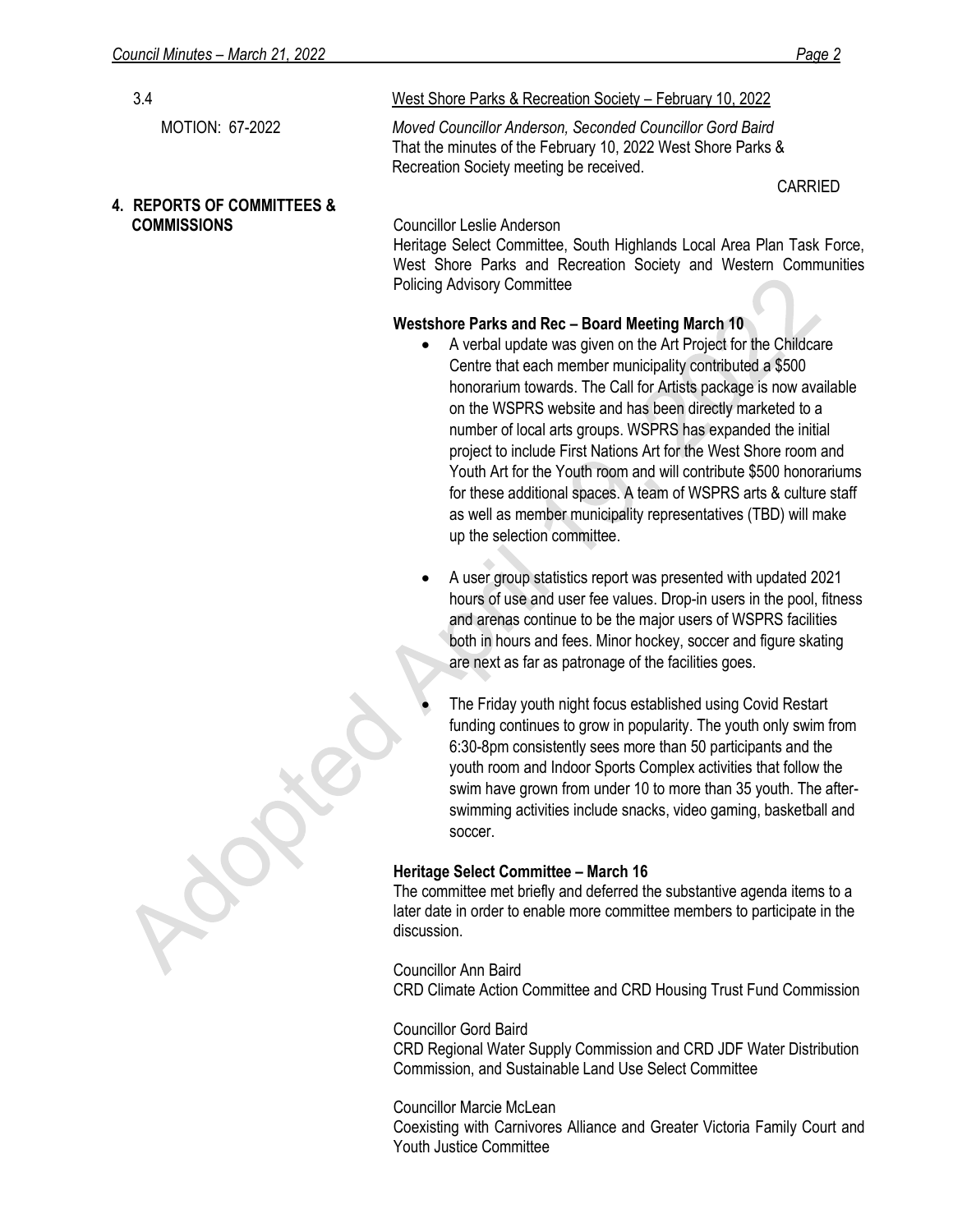Councillor Karel Roessingh Capital Region Emergency Services Telecommunications (CREST), CRD Arts and Greater Victoria Public Library Board

Councillor Rose Stanton Emergency Planning, Social Sustainability Select Committee, and Inter-Municipal Advisory Committee on Disability Issues

Mayor Williams

## **Wed. March 9th, CRD Board**

Every year, CFO Nelson Chan reviews the enormous provincial budget and pulls highlights that impact local government. See appendix "A" which displays his summary. His comments are highlighted in red.

### [https://crd.ca.legistar.com/LegislationDetail.aspx?ID=30821&GUID=F367F](https://crd.ca.legistar.com/LegislationDetail.aspx?ID=30821&GUID=F367FCD6-04B7-4F98-B559-AA595D6FD7A8) [CD6-04B7-4F98-B559-AA595D6FD7A8](https://crd.ca.legistar.com/LegislationDetail.aspx?ID=30821&GUID=F367FCD6-04B7-4F98-B559-AA595D6FD7A8)

The CRD Board directed staff to work in partnership with the Community Social Planning Council to draft an equity lens to inform CRD transportation priority implementation, advocacy and future planning. A pilot study will be launched to test the application of an equity lens by reviewing gender imbalance in active transportation, focusing on the CRD regional trail network:

[https://crd.ca.legistar.com/LegislationDetail.aspx?ID=30724&GUID=6DE0F](https://crd.ca.legistar.com/LegislationDetail.aspx?ID=30724&GUID=6DE0F682-7469-404E-A706-493D903F86AC) [682-7469-404E-A706-493D903F86AC](https://crd.ca.legistar.com/LegislationDetail.aspx?ID=30724&GUID=6DE0F682-7469-404E-A706-493D903F86AC)

The CRD Board received an update on the 2021 Regional Parks Compliance and Enforcement Program for information. With more than 8.6 million visits annually to regional parks and trails, the ranger program has a key role in helping to ensure park visitors have a positive, safe and respectful visit in regional parks and that park values are protected. The CRD Regional Parks Compliance and Enforcement Program will continue to focus on compliance education as one of the best tools to help alleviate the pressures and challenges the system faces.

[https://crd.ca.legistar.com/LegislationDetail.aspx?ID=30756&GUID=3B8EF](https://crd.ca.legistar.com/LegislationDetail.aspx?ID=30756&GUID=3B8EF05A-E4F8-4A30-B655-1832DEE57108) [05A-E4F8-4A30-B655-1832DEE57108](https://crd.ca.legistar.com/LegislationDetail.aspx?ID=30756&GUID=3B8EF05A-E4F8-4A30-B655-1832DEE57108)

Based on the Municipal Finance Authority (MFA) framework, all pooled funds qualify as socially and environmentally responsible investing (SRI). Currently, nearly 90% of the CRD portfolio is aligned with the MFA Environmental Social Governance framework. The CRD Board has adopted the amendment to the CRD Investment Policy to remove total portfolio limits in favour of the MFA ESG framework definitions and directed staff to forward the adopted policy to member municipalities for consideration.

[https://crd.ca.legistar.com/LegislationDetail.aspx?ID=30785&GUID=3DD0](https://crd.ca.legistar.com/LegislationDetail.aspx?ID=30785&GUID=3DD0EBBC-CE07-49FB-8D03-ACFFBF73BCB4) [EBBC-CE07-49FB-8D03-ACFFBF73BCB4](https://crd.ca.legistar.com/LegislationDetail.aspx?ID=30785&GUID=3DD0EBBC-CE07-49FB-8D03-ACFFBF73BCB4)

#### Hospital Act Update

An update and amendment to the Hospital District Act is long overdue and has the potential to increase efficiencies, meet the increasing demand on funding and administrative resources, and strengthen relationships with healthcare partners in British Columbia for all Regional Hospital Districts (RHD). The CRHD Board decided to send a joint letter with other RHDs in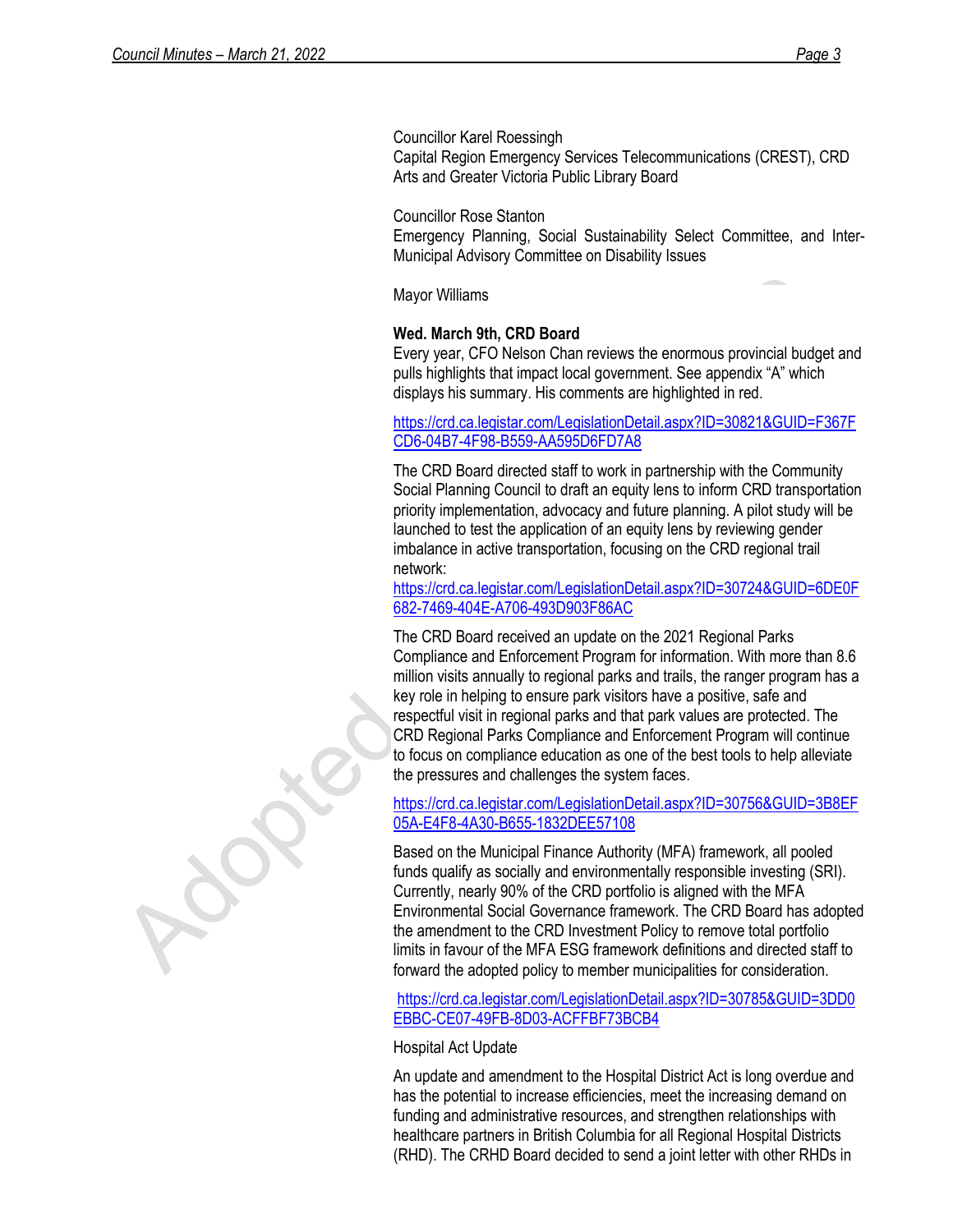the Province to the Ministry of Health requesting the Hospital District Act be updated and that the RHDs be consulted and engaged in the process as part of the legislative review.

# **Wed. March 16th, CRD Planning and Protective Services**

The PPS received the 2022 Terms of Reference and then followed that with a robust discussion on the Regional Foodlands Access Program. We recommended that the CRD Board direct staff to proceed with the next phase work to establish a regional foodlands access service by identifying the operational requirements, service participants and funding strategy needed to establish a service.

[https://crd.ca.legistar.com/LegislationDetail.aspx?ID=30832&GUID=97733E](https://crd.ca.legistar.com/LegislationDetail.aspx?ID=30832&GUID=97733E39-C1BD-478C-9477-5414EBFC33B0) [39-C1BD-478C-9477-5414EBFC33B0](https://crd.ca.legistar.com/LegislationDetail.aspx?ID=30832&GUID=97733E39-C1BD-478C-9477-5414EBFC33B0)

## **Wed. March 16th, Final 2022 Budget Special Meeting**

The CRD, CRHD and Capital Region Housing Corporation (CRHC) financial plans combine to form a consolidated budget totaling \$646 million. The combined operating portion (\$374 million) will pay for a range of regional, sub-regional, and local services to over 432,000 people in the region. The combined capital portion targets \$272 million in projects which will generate an estimated 1,560 new jobs in the region.

## Budget Overview:

[https://www.crd.bc.ca/docs/default-source/finance-pdf/budget-](https://www.crd.bc.ca/docs/default-source/finance-pdf/budget-2022/2022budget-consolidated-budget-overview.pdf)[2022/2022budget-consolidated-budget-overview.pdf](https://www.crd.bc.ca/docs/default-source/finance-pdf/budget-2022/2022budget-consolidated-budget-overview.pdf)

## 2022 Budget with attachments:

[https://crd.ca.legistar.com/LegislationDetail.aspx?ID=30837&GUID=B86573](https://crd.ca.legistar.com/LegislationDetail.aspx?ID=30837&GUID=B86573C2-334D-45ED-B55A-8B2E18838678) [C2-334D-45ED-B55A-8B2E18838678](https://crd.ca.legistar.com/LegislationDetail.aspx?ID=30837&GUID=B86573C2-334D-45ED-B55A-8B2E18838678)

The impact to average cost per household in Highlands is \$51.57 and the breakdown in Appendix "J" on page 14. Generally, assessments in the rural areas were double that of Victoria.

## **5. RATIFICATION OF COMMITTEE RECOMMENDATIONS**

## 5.1 Committee of the Whole – March 14, 2022 **RE: SOUTH HIGHLANDS LOCAL AREA PLAN**

Council reviewed the March 14th Committee of the Whole meeting recommendations in relation to high level policy direction for early Local Area Plan drafting purposes. There was further discussion on each of the recommendations and potential implications.

MOTION: 68-2022 *Moved Councillor Gord Baird, Seconded Councillor Roessingh* That Land Use *Option 2 – "Low Impact Development"* be selected for the Millstream Industrial Park property as high level policy direction for early Local Area Plan drafting purposes.

CARRIED

MOTION: 69-2022 *Moved Councillor Gord Baird, Seconded Ann Baird* That Land Use *Option 1 – "No New Development"* be selected for the Millstream Meadows property as high level policy direction for early Local Area Plan drafting purposes.

> CARRIED *With Mayor Williams and Councillor Anderson Opposed*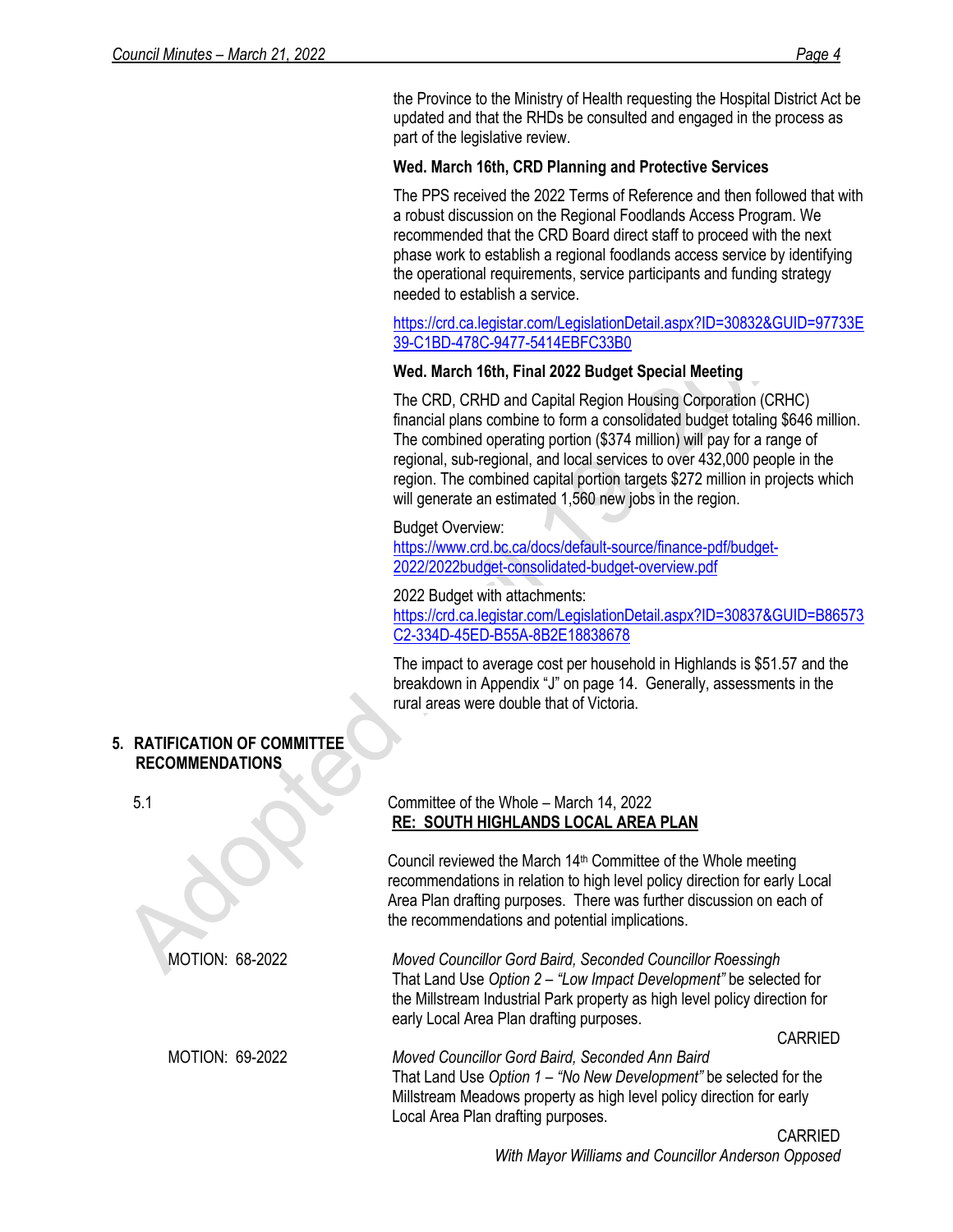**9.** 

|                        | Moved Councillor Gord Baird, Seconded Ann Baird<br>That Land Use Option 1 - "No New Development" be selected for the<br>OK-Industries property as high level policy direction for early Local Area<br>Plan drafting purposes.                                                                                                                                                                                                                                                                       |
|------------------------|-----------------------------------------------------------------------------------------------------------------------------------------------------------------------------------------------------------------------------------------------------------------------------------------------------------------------------------------------------------------------------------------------------------------------------------------------------------------------------------------------------|
|                        | <b>CARRIED</b>                                                                                                                                                                                                                                                                                                                                                                                                                                                                                      |
|                        | With Mayor Williams and Councillor Stanton Opposed                                                                                                                                                                                                                                                                                                                                                                                                                                                  |
| MOTION: 71-2022        | Moved Councillor Gord Baird, Seconded Ann Baird<br>That Land Use Option 2 - "Low Impact Development" be selected for<br>the M3-zoned portion of the GFL property as high level policy direction<br>for early Local Area Plan drafting purposes;<br>And that Land Use Option 1-"No New Development" be selected for<br>the GB2-zoned portion of the GFL property, as high level policy<br>direction for early Local Area Plan drafting purposes.<br><b>CARRIED</b><br>With Councillor McLean Opposed |
|                        |                                                                                                                                                                                                                                                                                                                                                                                                                                                                                                     |
|                        |                                                                                                                                                                                                                                                                                                                                                                                                                                                                                                     |
|                        |                                                                                                                                                                                                                                                                                                                                                                                                                                                                                                     |
| 8.1                    | Correspondence, District of Saanich, March 15, 2022 (0400.60)<br>RE: MVA PILOT PROJECT UPDATE                                                                                                                                                                                                                                                                                                                                                                                                       |
| 8.2                    | Correspondence, Cathy Peters, March 8, 2022 (0110.20)<br>RE: PRESENTATION TO FEDERAL JUSTICE COMMITTEE                                                                                                                                                                                                                                                                                                                                                                                              |
| 8.3                    | Correspondence, Village of New Denver, March 14, 2022 (0400.65)<br><b>RE: SUPPORT FOR UKRAINE</b>                                                                                                                                                                                                                                                                                                                                                                                                   |
| 8.4                    | Correspondence, City of Abbotsford, March 10, 2022 (0400.65)<br>RE: SUPPORT FOR RESOLUTION - BUILD BACK BETTER FUNDING                                                                                                                                                                                                                                                                                                                                                                              |
| 8.5                    | Correspondence, City of Terrace, March 14, 2022 (0400.65)<br><b>RE: NCLGA 2022 RESOLUTION - PROLIFIC OFFENDERS</b>                                                                                                                                                                                                                                                                                                                                                                                  |
| 8.6                    | Correspondence, RE: Item 5.1, Mel Sangha, March 21, 2022 (0540.24)<br><b>RE: RATIFICATION OF COMMITTEE OF THE WHOLE - MARCH 14,</b><br>2022, SOUTH HIGHLANDS LOCAL AREA PLAN                                                                                                                                                                                                                                                                                                                        |
| <b>MOTION: 72-2022</b> | Moved Councillor Roessingh, Seconded Councillor Stanton<br>That Council receive the correspondence for items 8.1 through 8.6.<br><b>CARRIED</b>                                                                                                                                                                                                                                                                                                                                                     |
|                        | With Councillor McLean Opposed                                                                                                                                                                                                                                                                                                                                                                                                                                                                      |
| 9.1                    | <b>RE: SEWER FEES BYLAW - 2022</b> (3900-434)                                                                                                                                                                                                                                                                                                                                                                                                                                                       |
|                        | 6. INTRODUCTION OF LATE ITEMS<br>7. UNFINISHED BUSINESS<br>8. CORRESPONDENCE<br>9. BYLAWS                                                                                                                                                                                                                                                                                                                                                                                                           |

*Moved Councillor Stanton, Seconded Councillor Roessingh*